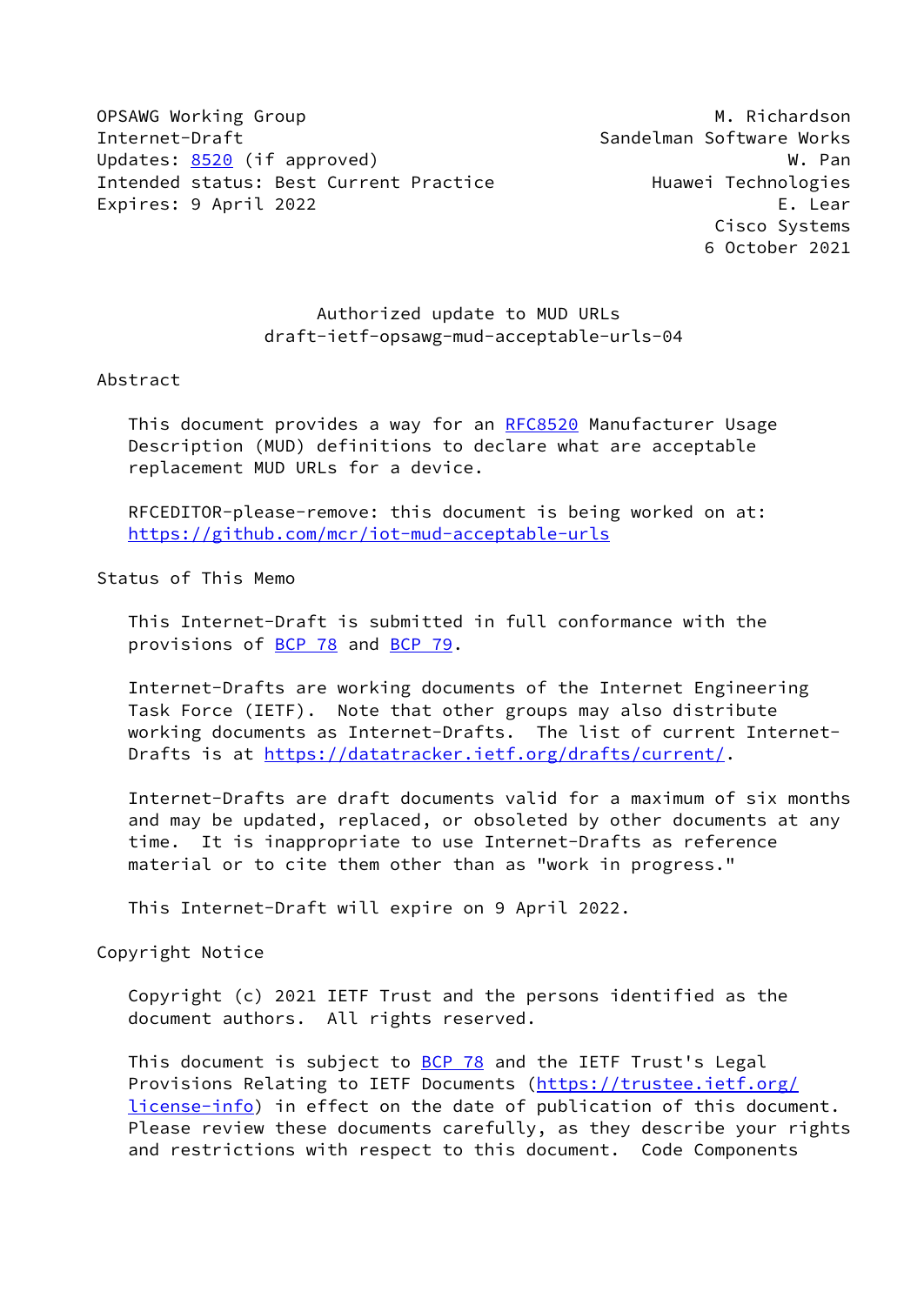<span id="page-1-1"></span>Internet-Draft mud-acceptable-urls October 2021

 extracted from this document must include Simplified BSD License text as described in Section 4.e of the [Trust Legal Provisions](https://trustee.ietf.org/license-info) and are provided without warranty as described in the Simplified BSD License.

## Table of Contents

|                                                                                    | $\overline{2}$  |
|------------------------------------------------------------------------------------|-----------------|
| Updating the MUD files in place $\ldots$<br>2.                                     | $\frac{3}{3}$   |
| 2.1.                                                                               |                 |
| 2.2.                                                                               | $\overline{4}$  |
| $2.3.$ Significant changes to protocols                                            | $\overline{5}$  |
| $2.4$ . Motivation for updating MUD URLs                                           | $\overline{5}$  |
|                                                                                    | $rac{5}{6}$     |
| $3.1$ . Leveraging the manufacturer signature                                      |                 |
| $3.2$ . Concerns about same-signer mechanism                                       | $\frac{6}{7}$   |
|                                                                                    |                 |
| $\underline{4.1}$ . Merger, Acquisitions and Key Changes                           | $\underline{8}$ |
|                                                                                    | $\underline{9}$ |
| $4.1.2$ . Changing hosting URLs                                                    | 9               |
| $4.1.3$ . Changing Signing Authority                                               | 9               |
| Polling for changes in MUD files $\ldots \ldots \ldots \ldots$<br>$\overline{5}$ . | 10              |
| 6.                                                                                 | 10              |
| 7.                                                                                 | 10              |
| $7.1$ . Updating files vs Updating MUD URLs                                        | 11              |
|                                                                                    | 12              |
| 8.1. Normative References                                                          | 12              |
| 8.2. Informative References                                                        | 12              |
|                                                                                    | 13              |
| Contributors $\ldots \ldots \ldots \ldots \ldots \ldots \ldots \ldots \ldots$      | 13              |
|                                                                                    | 13              |

# <span id="page-1-0"></span>[1](#page-1-0). Introduction

 [RFC8520] provides a standardized way to describe how a specific purpose device makes use of Internet resources and associated suggested network behavior. The behaviors are described in a MUD file hosted in its manufacturer's server. The device provides a MUD URL to the network manager, which can locate this MUD file and determine the required network authorization of the device.

 In some cases, e.g., the firmware update, the network behaviors of the device may change, and the description in the original MUD file will no longer apply. To solve this problem, there are two common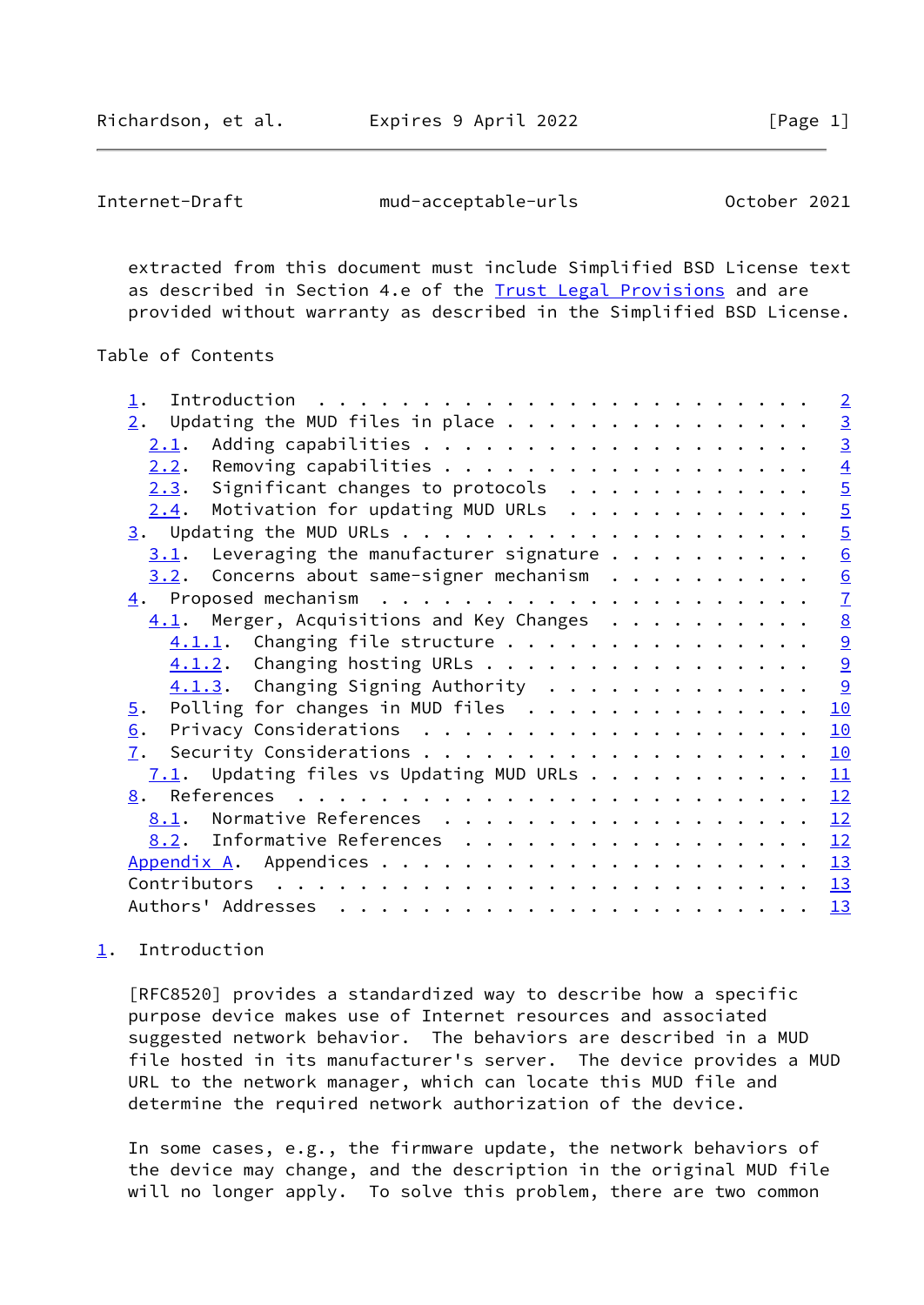ways which the manufacturer can use.

Richardson, et al. Expires 9 April 2022 [Page 2]

<span id="page-2-1"></span>

Internet-Draft mud-acceptable-urls October 2021

 One is to change what is in the MUD file, i.e., update the MUD file in place, whenever the behavior of the firmware changes. [Section 2](#page-2-0) discusses three scenarios for updating the MUD file and the corresponding potential issues.

 The other is to change which MUD file is processed by changing the MUD URL. [Section 3](#page-4-3) describes the common sources of MUD URLs and the problems and threats faced by each type of source when updating the MUD URL. This document proposes an enhanced mechanism of how to securely update the MUD URL in [Section 4.](#page-7-0)

There are also some assumptions and prerequisites in this document.

While MUD files may include signatures, [\[RFC8520](https://datatracker.ietf.org/doc/pdf/rfc8520)] does not mandate checking them, and there is not a clear way to connect the entity which signed the MUD file to the device itself. This document limits itself to situations in which the MUD file is signed, and that the MUD controller has been configured to always check the signatures, rejecting files whose signatures do not match.

 [RFC8520] does not specify how MUD controllers establish their trust in the manufacturers' signing key: there are many possible solutions from manual configuration of trust anchors, some kind of automatic configuration during onboarding, but also including to Trust on First Use (TOFU). How this initial trust is established is not important for this document, it is sufficient that some satisfactory initial trust is established.

<span id="page-2-0"></span> $2.$  $2.$  Updating the MUD files in place

 Three scenarios for updating the MUD file and the corresponding potential issues are discussed below.

<span id="page-2-2"></span>[2.1](#page-2-2). Adding capabilities

For situations where new capabilities are added to the firmware, the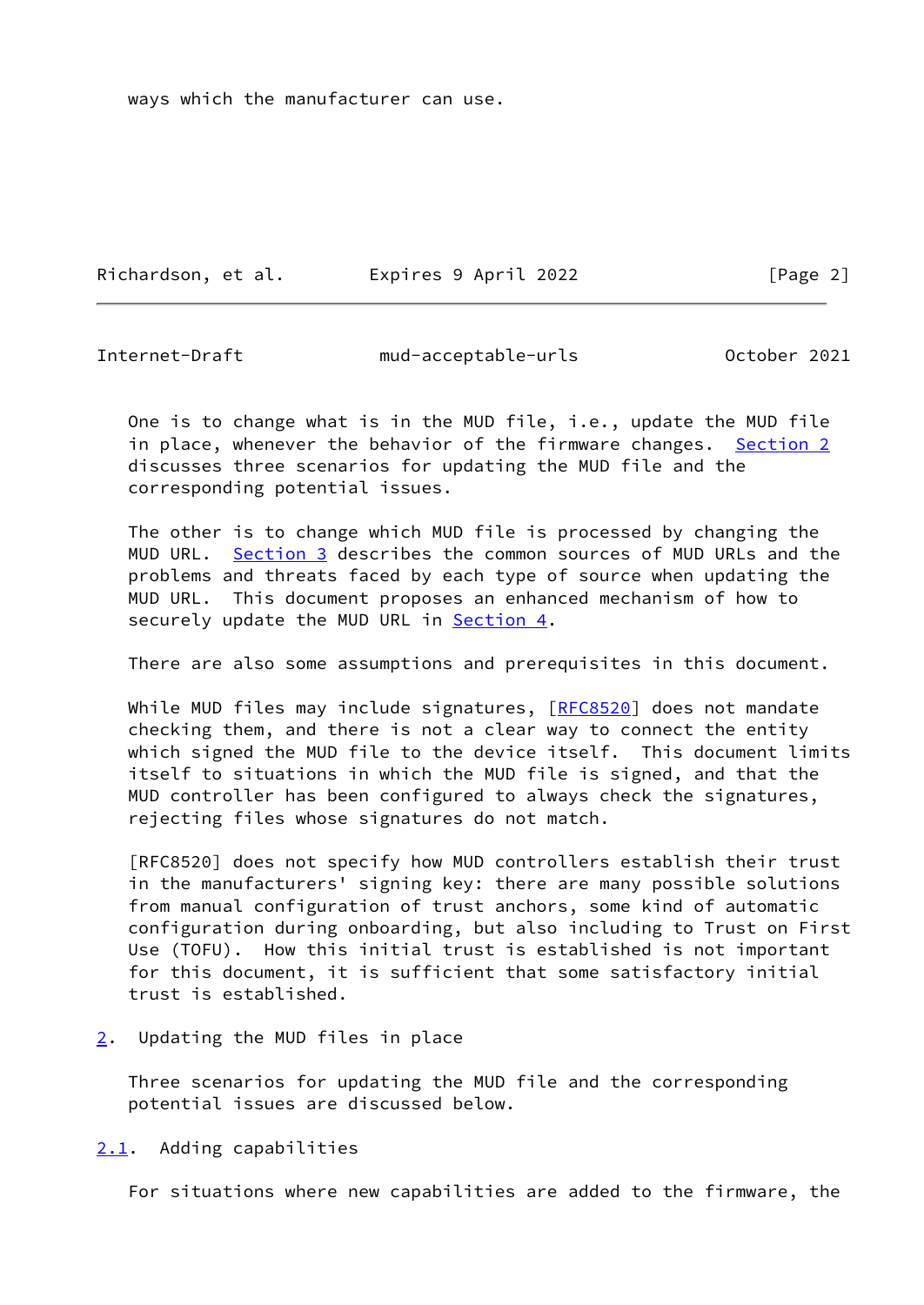MUD file will detail the new access that the new firmware requires. This may involve new incoming or outgoing connections that should be authorized. Devices that have been upgraded to the new firmware will make use of the new features. Devices that have not been upgraded to the new firmware may have new connections that are authorized, but which the device does not use (outgoing connections), or which the device is not prepared to respond to (new incoming connections).

 It is possible that older versions of the firmware have vulnerabilities that were not easily exploitable due to the MUD file preventing particular kinds of access. For example, an older firmware could have no credentials required (or default credentials)

| Richardson, et al. | Expires 9 April 2022 | [Page 3] |
|--------------------|----------------------|----------|
|--------------------|----------------------|----------|

<span id="page-3-1"></span>Internet-Draft mud-acceptable-urls October 2021

 access via telnet on port 23 or HTTP on port 80. The MUD file protected the device such that it could either not be accessed at all, or access was restricted to connections from a controller only.

 Useful and needed upgrades to the firmware could add credentials to that service, allowing it to be opened up for more general access. The new MUD file would provide for such access, but when combined with the weak security of the old firmware, it results in a compromised device.

 While there is an argument that old firmware was insecure and should be replaced, it is often the case that the upgrade process involves downtime, or can introduce risks due to needed evaluations not having been completed yet. As an example: moving vehicles (cars, airplanes, etc.) should not perform upgrades while in motion! It is probably undesirable to perform any upgrade to an airplane outside of its service facility. A vehicle owner may desire only to perform software upgrades when they are at their residence. Should there be a problem, they could make alternate arrangements for transportation. This is constrasted with the situation when the vehicle is parked at, for instance, a remote cabin. The situation for upgrades of medical devices has even more considerations involving regulatory compliance.

<span id="page-3-0"></span>[2.2](#page-3-0). Removing capabilities

 For situations where existing capabilities prove to be a problem and are to be turned off or removed in subsequent versions of the firmware, the MUD file will be updated to disallow connections that previously were allowed.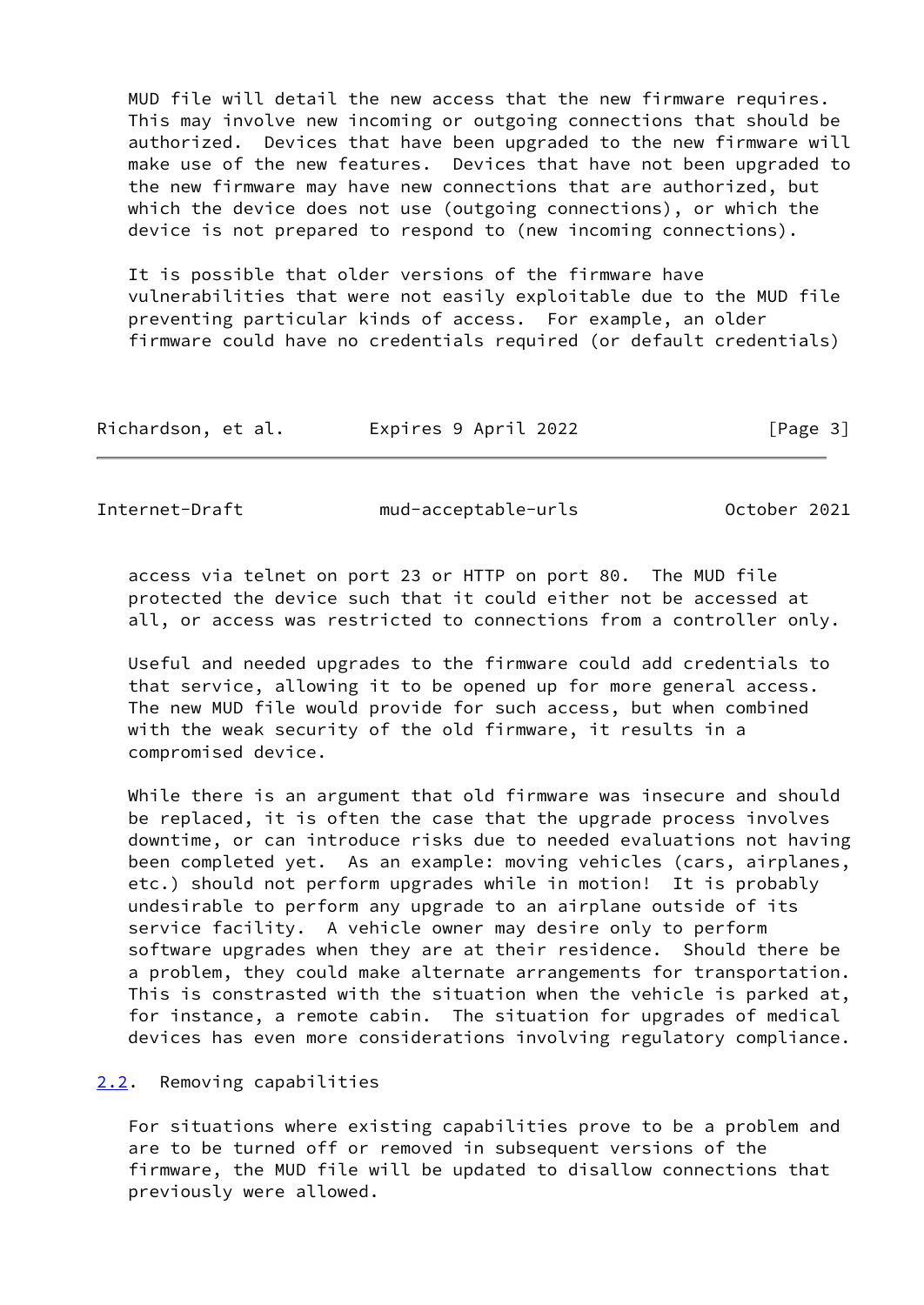In this case, the new MUD file will forbid some connections, which the old firmware still expects to do. As explained in the previous section, upgrades may not always occur immediately upon releasing the new firmware.

 In this case, the old device will be performing unwanted connections, and the MUD controller will be alerting the network owner that the device is misbehaving rather than not upgraded. This causes a false- positive situation (see [\[boycrieswolf](#page-13-2)]), leading to real security issues being ignored. This is a serious issue as documented also in [\[boywolfinfosec](#page-13-3)], and [[falsemalware\]](#page-13-4).

Richardson, et al. Expires 9 April 2022 [Page 4]

<span id="page-4-1"></span>

Internet-Draft mud-acceptable-urls October 2021

<span id="page-4-0"></span>[2.3](#page-4-0). Significant changes to protocols

 [I-D.ietf-opsawg-mud-tls] suggests MUD definitions to allow examination of TLS protocol details. Such a profile may be very specific to the TLS library which is shipped in a device. Changes to the library (including bug fixes) may cause significant changes to the profile, requiring changes to the profile described in the MUD file. Such changes are likely neither forward nor backward compatible with other versions, and in place updates to MUD files are therefore not advised.

# <span id="page-4-2"></span>[2.4](#page-4-2). Motivation for updating MUD URLs

 While many small tweaks to a MUD file can be done in place, the situation described above, particularly when it comes to removing capabilities will suggest that changes to the MUD URL are in order. A strategy for doing this securely is needed, and the rest of this document provides a mechanism to do this securely.

<span id="page-4-3"></span>[3](#page-4-3). Updating the MUD URLs

MUD URLs can come from a number of sources: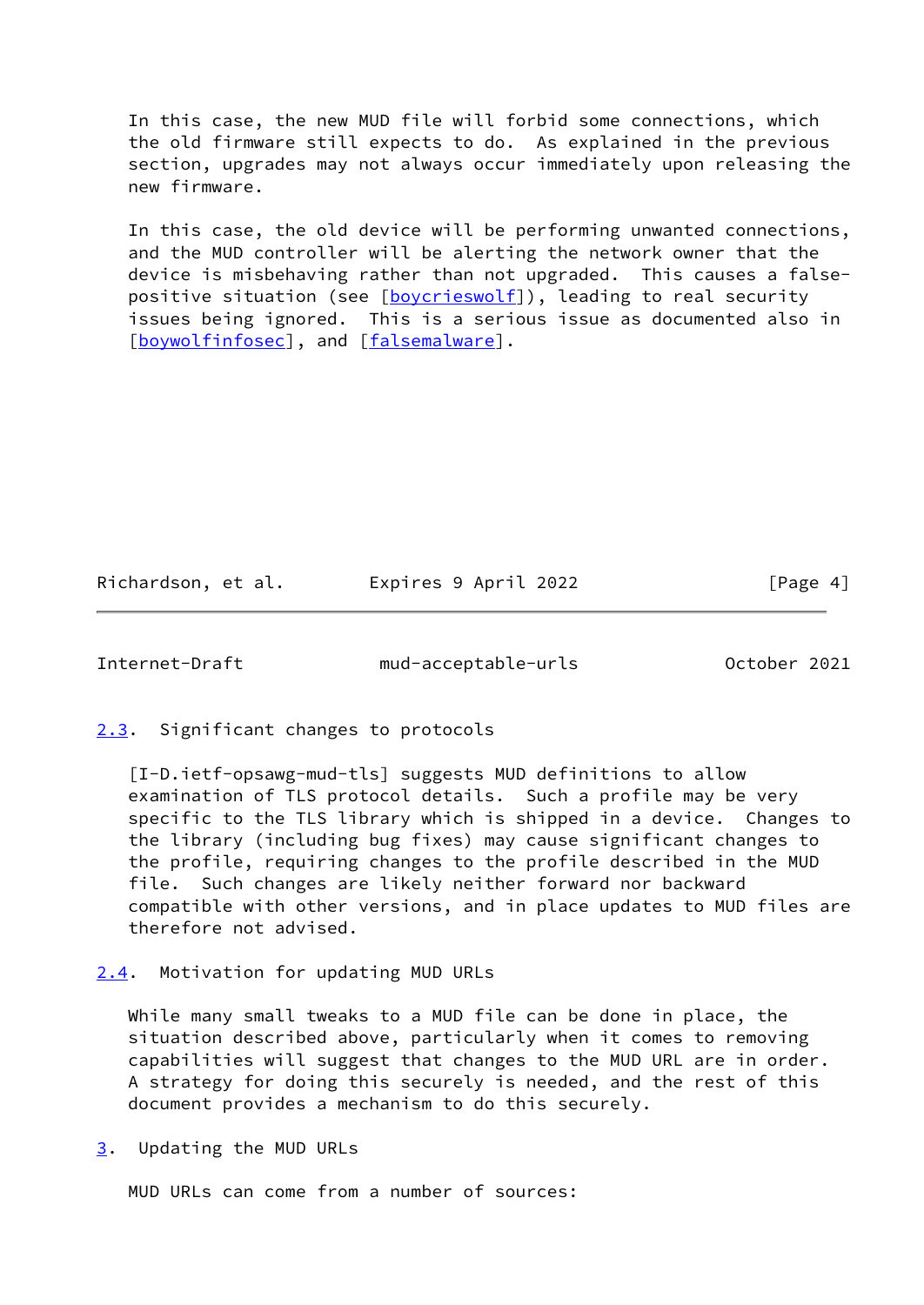- \* IDevID Extensions
- \* DHCP option
- \* LLDP TLV
- \* [[I-D.richardson-mud-qrcode\]](#page-13-5) proposes to scan them from QRcodes.

 The IDevID mechanism provides a URL that is asserted cryptographically by a manufacturer. However, it is difficult for manufacturers to update the IDevID of a device which is already in a box.

 The DHCP and LLDP mechanisms are not signed, but are asserted by the device. A firmware update may update what MUD URL is emitted. Sufficiently well targeted malware would also be able to change the MUD URL that is emitted.

 The QRcode mechanism is usually done via paper/stickers, and is typically not under the control of the device itself at all. However, being applied by a human and not easily changed, a MUD URL obtained in this fashion is likely trustworthy. (It may not, due to mixups in labeling represent the correct device, but this is a human coordination issue, and is out of scope for this document.)

| Richardson, et al. | Expires 9 April 2022 | [Page 5] |
|--------------------|----------------------|----------|
|                    |                      |          |

<span id="page-5-0"></span>

| Internet-Draft | mud-acceptable-urls | October 2021 |  |
|----------------|---------------------|--------------|--|
|                |                     |              |  |

 The manufacturer can use all the four mechanisms above when manufacturing the device. But when considering updating the firmware, it seems like only the DHCP and LLDP mechanisms are sufficiently easy to send the new MUD URL. Because of that sensitivity, they may also be easily changed by malware!

 There are mitigating mechanisms which may be enough to deal with this problem when MUD files are signed by the manufacturer.

While [[RFC8520](https://datatracker.ietf.org/doc/pdf/rfc8520)] has established a mechanism for signing of MUD files, the document does not define a way for a MUD controller to determine who should sign the MUD file for a particular device.

 [RFC8520] leaves this for a local policy. There are a number of processes that could be used, but they require coordination of many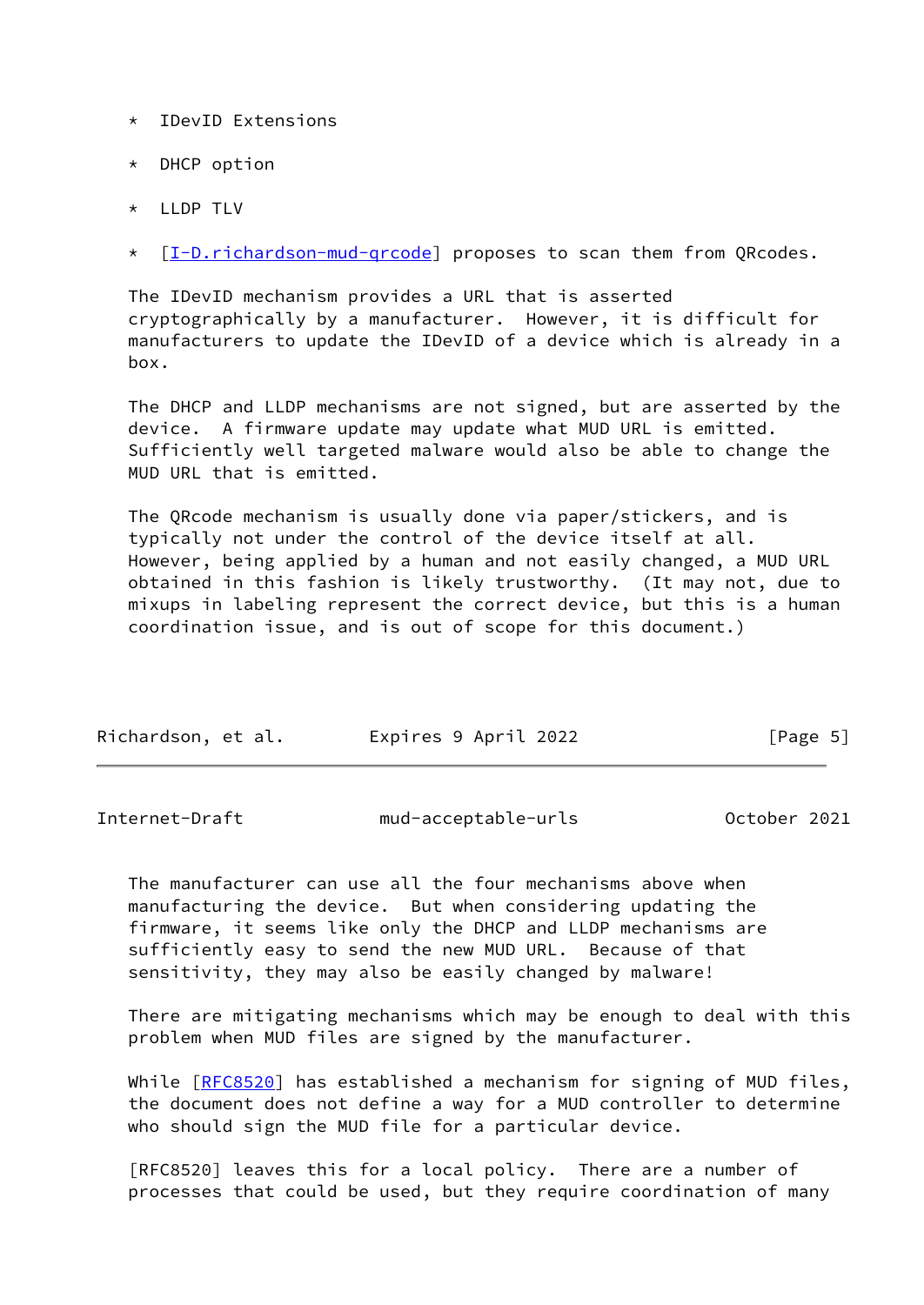players. It is expected that each industrial vertical will work out supply chain arrangements or other heuristics.

#### <span id="page-6-0"></span>[3.1](#page-6-0). Leveraging the manufacturer signature

 When the first time a signature of the MUD file related to a particular device-type is verified by the MUD controller, the identity of the signing authority is recorded. That it, the signing authorith is pinned. This policy means that subsequent MUD files must be signed by the same entity in order to be accepted.

 The trust and acceptance of the first signer may come from many sources, for example, it could be manual configured to trust which signer, or using the IDevID mechanism for the first MUD URL and the signer of the corresponding MUD file is more trustworthy, or the MUD controller can use a Trust on First Use (TOFU) mechanism and trusts the first signer by default.

 Based upon this process, an update to the MUD URL would be valid if the new MUD file was signed by the same entity that signed the previous entry. This mechanism permits a replacement URL to be any URL that the same manufacturer can provide.

<span id="page-6-1"></span>[3.2](#page-6-1). Concerns about same-signer mechanism

 There is still a potential threat: a manufacturer which has many products may have a MUD definition for another product that has the privileges that the malware desires.

 The malware could simply change the expressed MUD URL to that of the other product, and it will be accepted by the MUD controller as valid.

| Expires 9 April 2022<br>Richardson, et al. | [Page 6] |
|--------------------------------------------|----------|
|--------------------------------------------|----------|

<span id="page-6-2"></span>Internet-Draft mud-acceptable-urls October 2021

 This works as long as manufacturers use a single key to sign all products. Some manufacturers could sign each product with a different key. Going logically down this path, if all these product keys are collected into a single PKI, signed by a common certification authority.

 In this case, the question then becomes whether the MUD controller should pin the End-Entity (EE) certificate, or the CA certificate.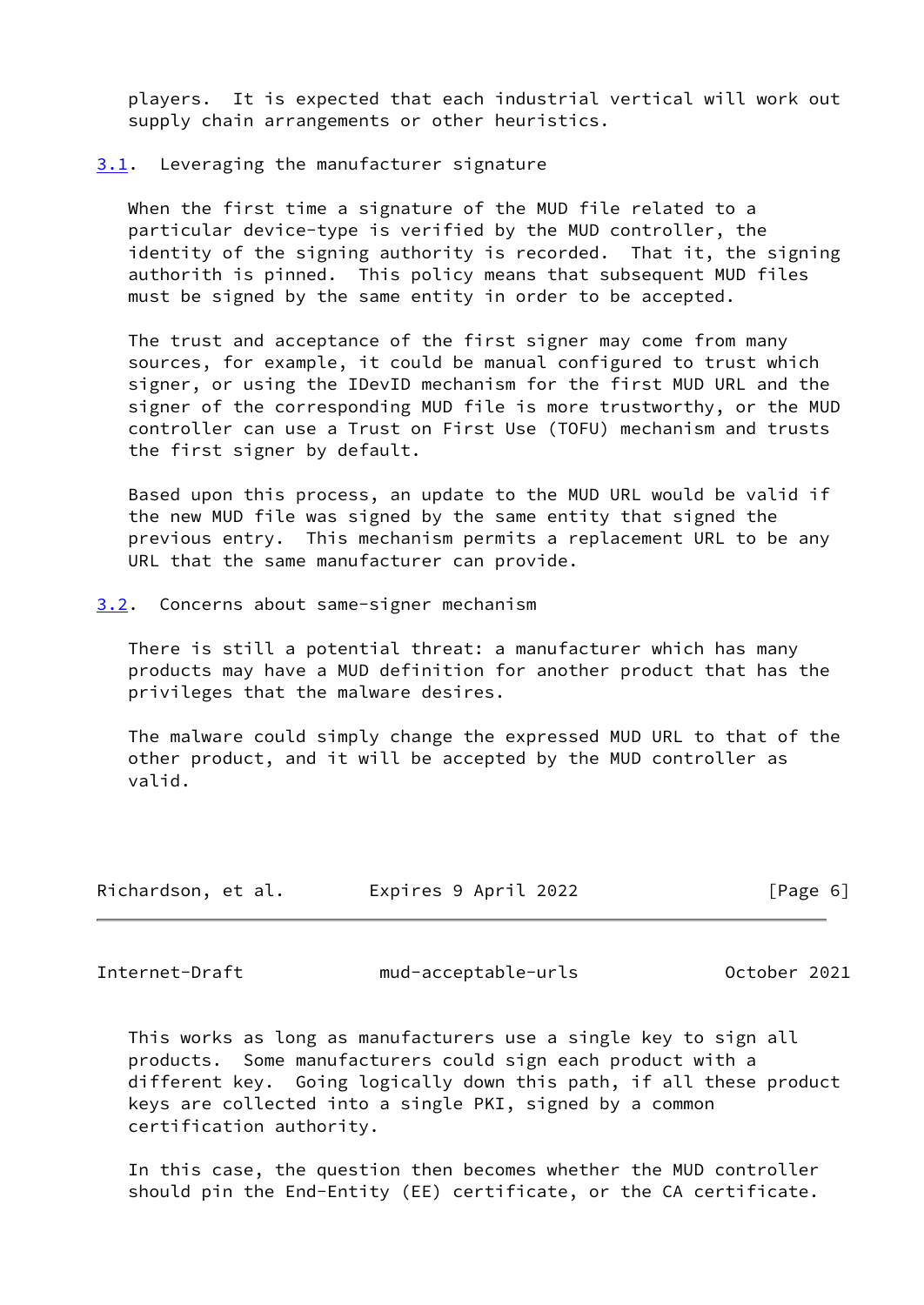Pinning the End-Entity (EE) certificate defends against malware that changes the product type, but prevents the manufacturer from being able to cycle the validity of the End-Entity certificate for cryptographic hygiene reasons.

 Pinning the CA certificate allows the EE certificate to change, but may not defend against product type changes.

 It is possible to invent policy mechanisms that would link the EE certificate to a value that is in the MUD file. This could be a policy OID, or could involve some content in a subjectAltName. Future work could go in this direction. This document proposes a simpler solution.

<span id="page-7-0"></span>[4](#page-7-0). Proposed mechanism

 The document proposes to limit what MUD URLs are considered valid from the device, limiting new MUD URLs to be variations of the initial (presumed to be secure) URL.

 The first MUD file which is defined for a device can come from an IDevID (which is considered more secure), or via Trust on First Use with DHCP or LLDP or other mechanisms. This first, initially trusted, MUD file will be called the "root" MUD file.

 A MUD file contains a self-referential MUD-URL attribute that points to the MUD file itself located on the vendor's website. While the IDevID, DHCP and LLDP mechanisms only transmit a URL, there are some newer, not yet standardized proposals that would fetch an entire MUD file from the device, such as  $[I-D.jimenez-t2trg-mud-coap]$  $[I-D.jimenez-t2trg-mud-coap]$ .

The MUD-URL MUST always be an Absolute URI: see [\[RFC3986](https://datatracker.ietf.org/doc/pdf/rfc3986)] section 4.3.

 The URL found in the MUD-URL attribute is to be called the canonical MUD URL for the device.

Richardson, et al. Expires 9 April 2022 [Page 7]

<span id="page-7-1"></span>Internet-Draft mud-acceptable-urls October 2021

The MUD-SIGNATURE attribute in the MUD file SHOULD be a relative URI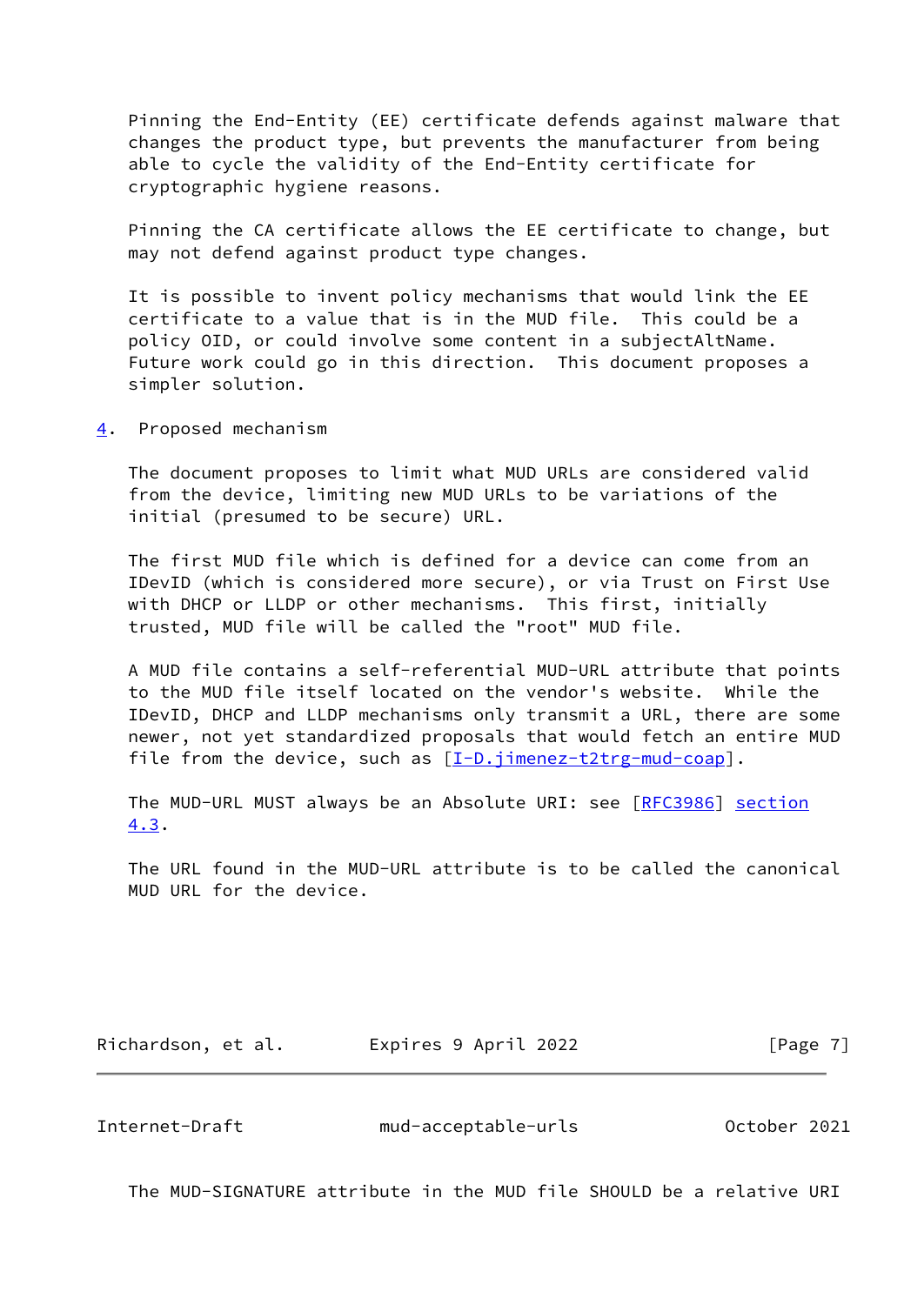(see [\[RFC3986\] section](https://datatracker.ietf.org/doc/pdf/rfc3986#section-4.2) 4.2) with the (hierarchical) base URI for this reference being the MUD-URL attribute.

 When pinning the signature, the MUD controller SHOULD pin the lowest Certification Authority (CA) that was used in the validation of the CMS structure, along with the chain of Subject Names leading to the signature. The MUD controller may need additional trust anchors (including previously pinned ones) in order to verify that CA certificate.

Subsequent MUD files are considered valid if:

- \* they have the same initial Base-URI as the MUD-URL, but may have a different final part
- $*$  they are signed by an equivalent End Entity (same trusted CA and same Subject Name) as the "root" MUD file.

 Section [5.2 of \[RFC3986\]](https://datatracker.ietf.org/doc/pdf/rfc3986#section-5.2) details many cases for calculating the Base- URI. The test is simplified to: remove everything to the right of the last (rightmost) "/" in the URL of "root" MUD file URL, and the proposed new URL. The resulting two strings MUST be identical.

 For a simple example, if the "root" MUD-URL is http://example.com/hello/there/file.json then any URL that starts with http://example.com/hello/there/ would be acceptable, such as http://example.com/hello/there/revision2.json.

 Once the new MUD file is accepted, then it becomes the new "root" MUD file, and any subsequent updates MUST be relative to the MUD-URL in the new file.

<span id="page-8-0"></span>[4.1](#page-8-0). Merger, Acquisitions and Key Changes

 The above process allows for a manufacturer to rework its file structure. They can change web server host names, so long as they retain the old structure long enough for all devices to upgrade at least once.

 The process also allows a manufacturer to change the EE certificate and Certification Authority used for signing.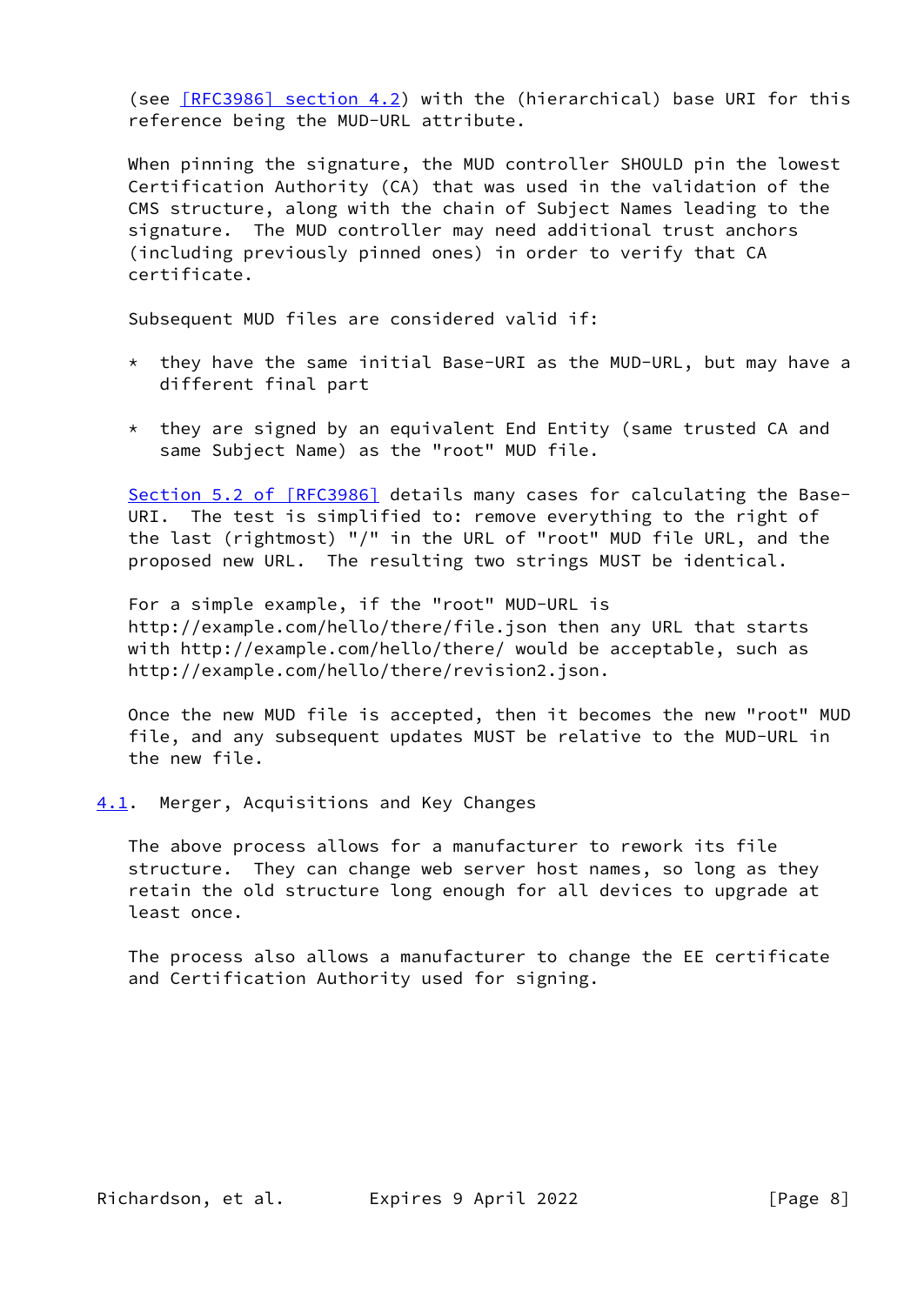<span id="page-9-1"></span>Internet-Draft mud-acceptable-urls October 2021

### <span id="page-9-0"></span>[4.1.1](#page-9-0). Changing file structure

 A manufacturer has been hosting a MUD file at https://example.com/household/products/mudfiles/toaster.json and wishes to move it to https://example.com/mudfiles/toasters/model1945/ mud.json

 The manufacturer simply changes the MUD-URL contained with the files at the old location to have a value of https://example.com/mudfiles/toasters/model1945/mud.json. The manufacturer must continue to serve the files from the old location for some time, or to return an HTTP 301 (Moved Permanently) redirecting to the new location.

<span id="page-9-2"></span>[4.1.2](#page-9-2). Changing hosting URLs

 A manufacturer has been hosting a MUD file at https://example.com/household/products/mudfiles/toaster.json and wishes to move it to https://mud.example/example.com/toasters/model1945/mud.json

 The manufacturer simply changes the MUD-URL contained with the files at the old location to have a value of https://example.com/mudfiles/toasters/model1945/mud.json. The manufacturer has to continue to host at the old location until such time as it is sure that all MUD controllers have loaded the new data, and that all devices in the field have upgraded their URL. A 301 Redirect that changed the hostname SHOULD NOT be accepted by MUD controllers.

### <span id="page-9-3"></span>[4.1.3](#page-9-3). Changing Signing Authority

 A manufacturer has been signing MUD files using an EE Certificate with subjectAltName foo.example, issued by an internal Certification Authority BAZ.

 The manufacturer wishes to begin signing with an EE Certificate with subjectAltname foo.example, but now signed by a public CA (call it: Fluffy).

 The manufacturer first creates a new MUD file with a new detached signature file. Within this signature file, the manufacturer places a certificate chain: Internal-CA BAZ->Fluffy, and then the Fluffy Certificate, and then the foo.example certificate issued from Fluffy.

This supports changing certification authorities, but it does not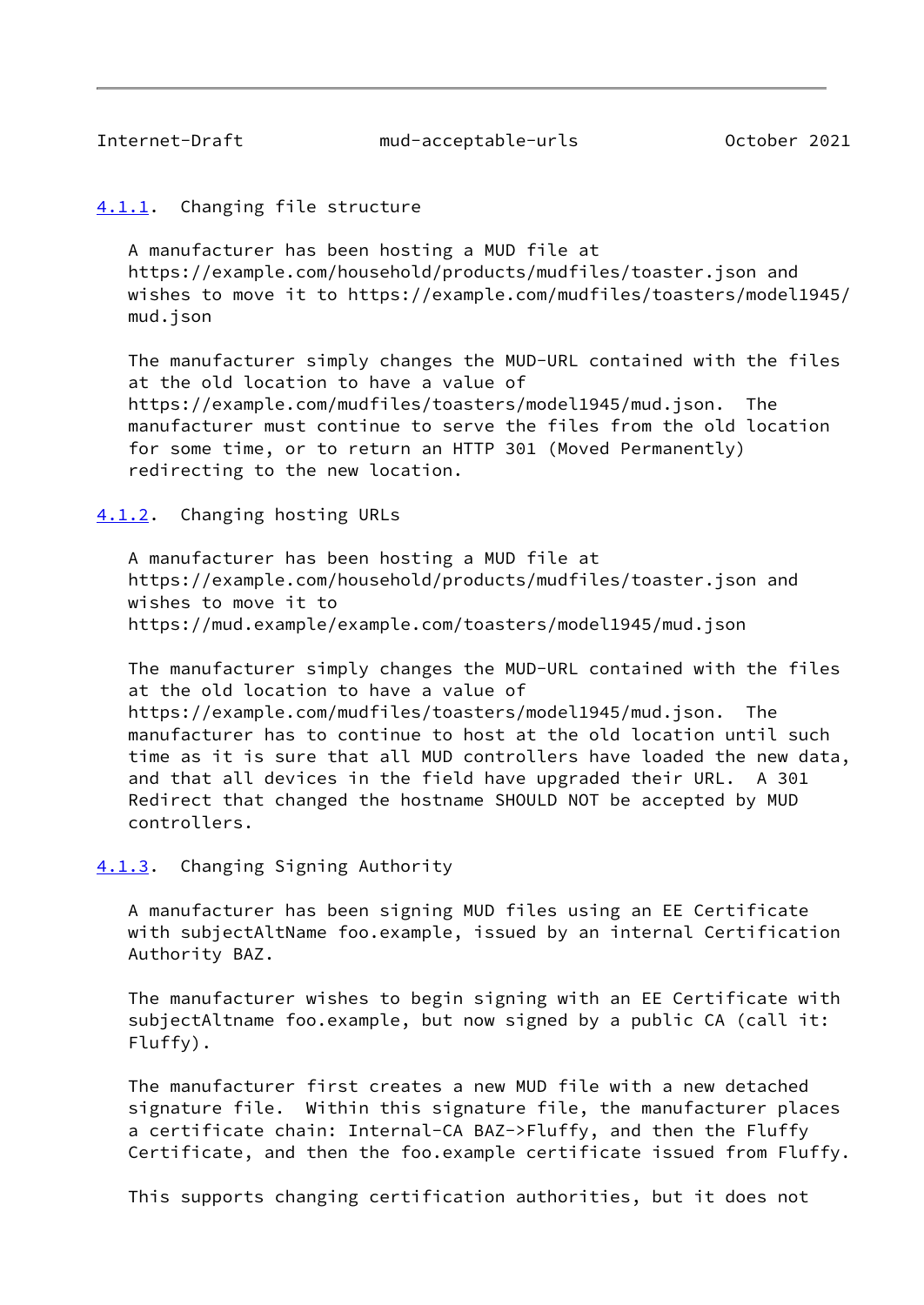support changing the Subject Name of the signing entity.

Richardson, et al. Expires 9 April 2022 [Page 9]

<span id="page-10-1"></span>

Internet-Draft mud-acceptable-urls October 2021

<span id="page-10-0"></span>[5](#page-10-0). Polling for changes in MUD files

The MUD file update mechanisms described in **Section 2** requires that the MUD controller poll for updates. The MUD controller will receive no signal about a change from the device because the URL will not have changed.

 The manufacturer SHOULD serve mud files from a source for which ETag Section [2.3 of \[RFC7232\]](https://datatracker.ietf.org/doc/pdf/rfc7232#section-2.3) may be generated. Static files on disk satisfy this requirement. MUD files generated from a database process might not. The use of ETag allows a MUD controller to more efficiently poll for changes in the file.

 A manufacturer should also serve MUD files with an HTTP Max-Age header as per Section [5.2.2.8 of \[RFC7234\]](https://datatracker.ietf.org/doc/pdf/rfc7234#section-5.2.2.8).

 The MUD controller should take the Max-Age as an indication of when to next poll for updates to the MUD file. Values of less than 1 hour, or more than 1 month should be considered out of range, and clamped into the range (1 hour, 1 month).

 MUD controllers SHOULD add some random jitter to the timing of their requests. MUD controllers MAY use a single HTTP(S)/1.1 connection to retrieve all resources at the same destination.

<span id="page-10-2"></span>[6](#page-10-2). Privacy Considerations

 The MUD URL contains sensitive model and even firmware revision numbers. Thus the MUD URL identifies the make, model and revision of a device.

 [RFC8520] already identifies this privacy concern, and suggests use of TLS so that the HTTP requests that retrieve the MUD file do not divulge that level of detail.

 The requirement for the MUD controller to poll for changes results in multiple interactions between the MUD controller and the manufacturer. Even if HTTPS used, an observer of the traffic to that manufacturer will be revealing, and [\[RFC8520](https://datatracker.ietf.org/doc/pdf/rfc8520)] goes on to suggest use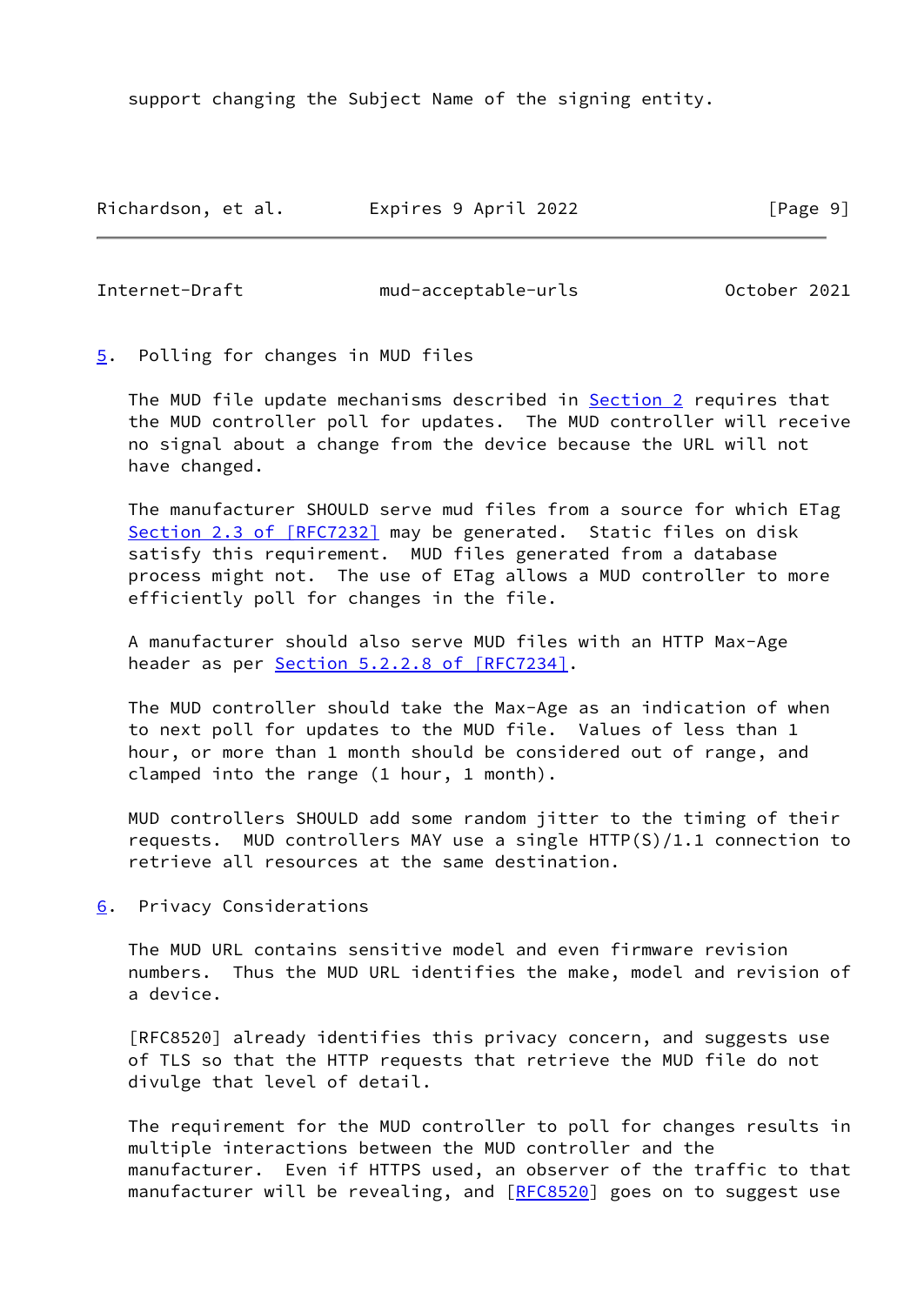of a proxy as well.

<span id="page-11-0"></span>[7](#page-11-0). Security Considerations

 Prior to the standardization of the process in this document, if a device was infiltrated by malware, and said malware wished to make accesses beyond what the current MUD file allowed, the the malware would have to:

| Richardson, et al. | Expires 9 April 2022 | [Page 10] |
|--------------------|----------------------|-----------|
|--------------------|----------------------|-----------|

<span id="page-11-1"></span>Internet-Draft mud-acceptable-urls October 2021

- 1. arrange for an equivalent MUD file to be visible somewhere on the Internet
- 2. depend upon the MUD controller either not checking signatures, or
- 3. somehow get the manufacturer to sign the alternate MUD
- 4. announce this new URL via DHCP or LLDP, updating the MUD controller with the new permissions.

 One way to accomplish (3) is to leverage the existence of MUD files created by the manufacturer for different classes of devices. Such files would already be signed by the same manufacturer, eliminating the need to spoof a signature.

 With the standardization of the process in this document, then the attacker can no longer point to arbitrary MUD files in step 4, but can only make use of MUD files that the manufacturer has already provided for this device.

 Manufacturers are advised to maintain an orderly layout of MUD files in their web servers, with each unique product having its own directory/pathname.

 The process described updates only MUD controllers and the processes that manufacturers use to manage the location of their MUD files.

 A manufacturer which has not managed their MUD files in the the way described here can deploy new directories of per-product MUD files, and then can update the existing MUD files in place to point to the new URLs using the MUD-URL attribute.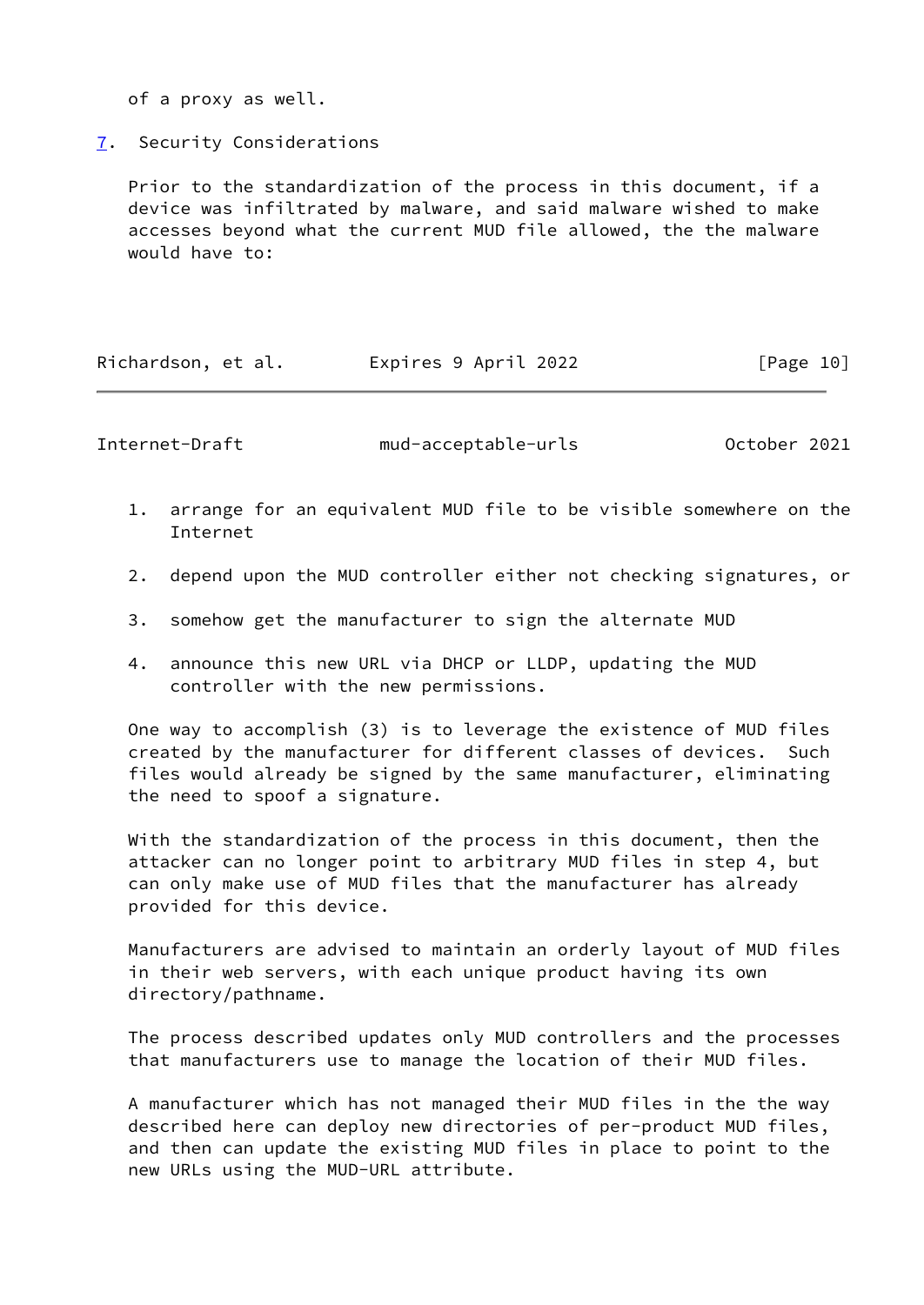There is therefore no significant flag day: MUD controllers may implement the new policy without significant concern about backwards compatibility.

<span id="page-12-0"></span>[7.1](#page-12-0). Updating files vs Updating MUD URLs

 Device developers need to consider whether to make a change by updating a MUD file, or updating the MUD URL.

 MUD URLs can only be updated by shipping a new firmware. It is reasonable to update the MUD URL whenever a new firmware release causes new connectivity to be required. The updated mechanism defined in this document makes this a secure operation, and there is no practical limitation on the number of files that a web server can hold.

| Richardson, et al. | Expires 9 April 2022 | [Page 11] |
|--------------------|----------------------|-----------|
|--------------------|----------------------|-----------|

<span id="page-12-2"></span>Internet-Draft mud-acceptable-urls October 2021

 In place updates to a MUD file should be restricted to cases where it turns out that the description was inaccurate: a missing connection, an inadvertent one authorized, or just incorrect information.

 Developers should be aware that many enterprise web sites use outsourced content distribution networks, and MUD controllers are likely to cache files for some time. Changes to MUD files will take some time to propagate through the various caches. An updated MUD URL will however, not experience any cache issues, but can not be deployed with a firmware update.

## <span id="page-12-1"></span>[8](#page-12-1). References

# <span id="page-12-3"></span>[8.1](#page-12-3). Normative References

- [RFC3986] Berners-Lee, T., Fielding, R., and L. Masinter, "Uniform Resource Identifier (URI): Generic Syntax", STD 66, [RFC 3986,](https://datatracker.ietf.org/doc/pdf/rfc3986) DOI 10.17487/RFC3986, January 2005, <[https://www.rfc-editor.org/info/rfc3986>](https://www.rfc-editor.org/info/rfc3986).
- [RFC8520] Lear, E., Droms, R., and D. Romascanu, "Manufacturer Usage Description Specification", [RFC 8520,](https://datatracker.ietf.org/doc/pdf/rfc8520) DOI 10.17487/RFC8520, March 2019, <[https://www.rfc-editor.org/info/rfc8520>](https://www.rfc-editor.org/info/rfc8520).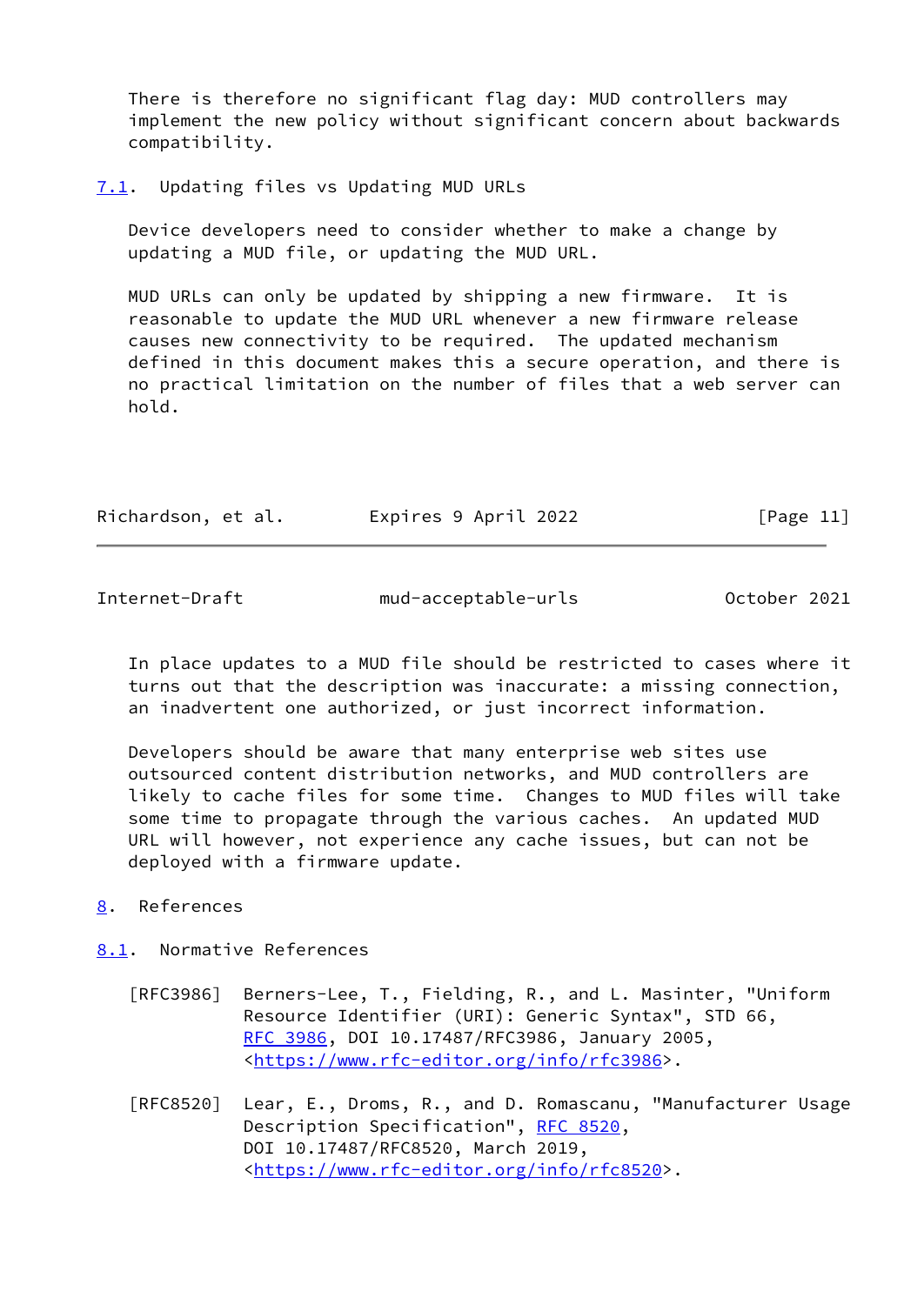<span id="page-13-0"></span>[8.2](#page-13-0). Informative References

<span id="page-13-3"></span><span id="page-13-2"></span>

| [boycrieswolf]                                                                    |
|-----------------------------------------------------------------------------------|
| "The Boy Who Cried Wolf", 18 January 2020,                                        |
| <https: fablesofaesop.com="" the-boy-who-cried-wolf.html="">.</https:>            |
| [boywolfinfosec]                                                                  |
| "Security Alerts - A Case of the Boy Who Cried Wolf?", $18$                       |
| January 2020, <https: td="" www.infosecurity-<=""></https:>                       |
| magazine.com/opinions/security-alerts-boy-cried-wolf/>.                           |
| [falsemalware]                                                                    |
| "False malware alerts cost organizations \$1.27M annually,                        |
| report says", 18 January 2020,                                                    |
| <https: false-<="" home="" security-news="" td="" www.scmagazine.com=""></https:> |

<span id="page-13-4"></span> malware-alerts-cost-organizations-1-27m-annually-report says/ and<http://go.cyphort.com/Ponemon-Report-Page.html>>.

Richardson, et al. Expires 9 April 2022 [Page 12]

<span id="page-13-1"></span>

Internet-Draft mud-acceptable-urls October 2021

[I-D.ietf-opsawg-mud-tls]

 Reddy, T., Wing, D., and B. Anderson, "Manufacturer Usage Description (MUD) (D)TLS Profiles for IoT Devices", Work in Progress, Internet-Draft, [draft-ietf-opsawg-mud-tls-05](https://datatracker.ietf.org/doc/pdf/draft-ietf-opsawg-mud-tls-05), 27 July 2021, [<https://www.ietf.org/archive/id/draft-ietf](https://www.ietf.org/archive/id/draft-ietf-opsawg-mud-tls-05.txt) [opsawg-mud-tls-05.txt>](https://www.ietf.org/archive/id/draft-ietf-opsawg-mud-tls-05.txt).

<span id="page-13-6"></span>[I-D.jimenez-t2trg-mud-coap]

 Jimenez, J., "Using MUD on CoAP environments", Work in Progress, Internet-Draft, [draft-jimenez-t2trg-mud-coap-00](https://datatracker.ietf.org/doc/pdf/draft-jimenez-t2trg-mud-coap-00), 9 March 2020, [<https://www.ietf.org/archive/id/draft](https://www.ietf.org/archive/id/draft-jimenez-t2trg-mud-coap-00.txt) [jimenez-t2trg-mud-coap-00.txt>](https://www.ietf.org/archive/id/draft-jimenez-t2trg-mud-coap-00.txt).

<span id="page-13-5"></span>[I-D.richardson-mud-qrcode]

 Richardson, M., Latour, J., and H. H. Gharakheili, "On loading MUD URLs from QR codes", Work in Progress, Internet-Draft, draft-richardson-mud-grcode-01, 15 May 2021, [<https://www.ietf.org/archive/id/draft-richardson-](https://www.ietf.org/archive/id/draft-richardson-mud-qrcode-01.txt)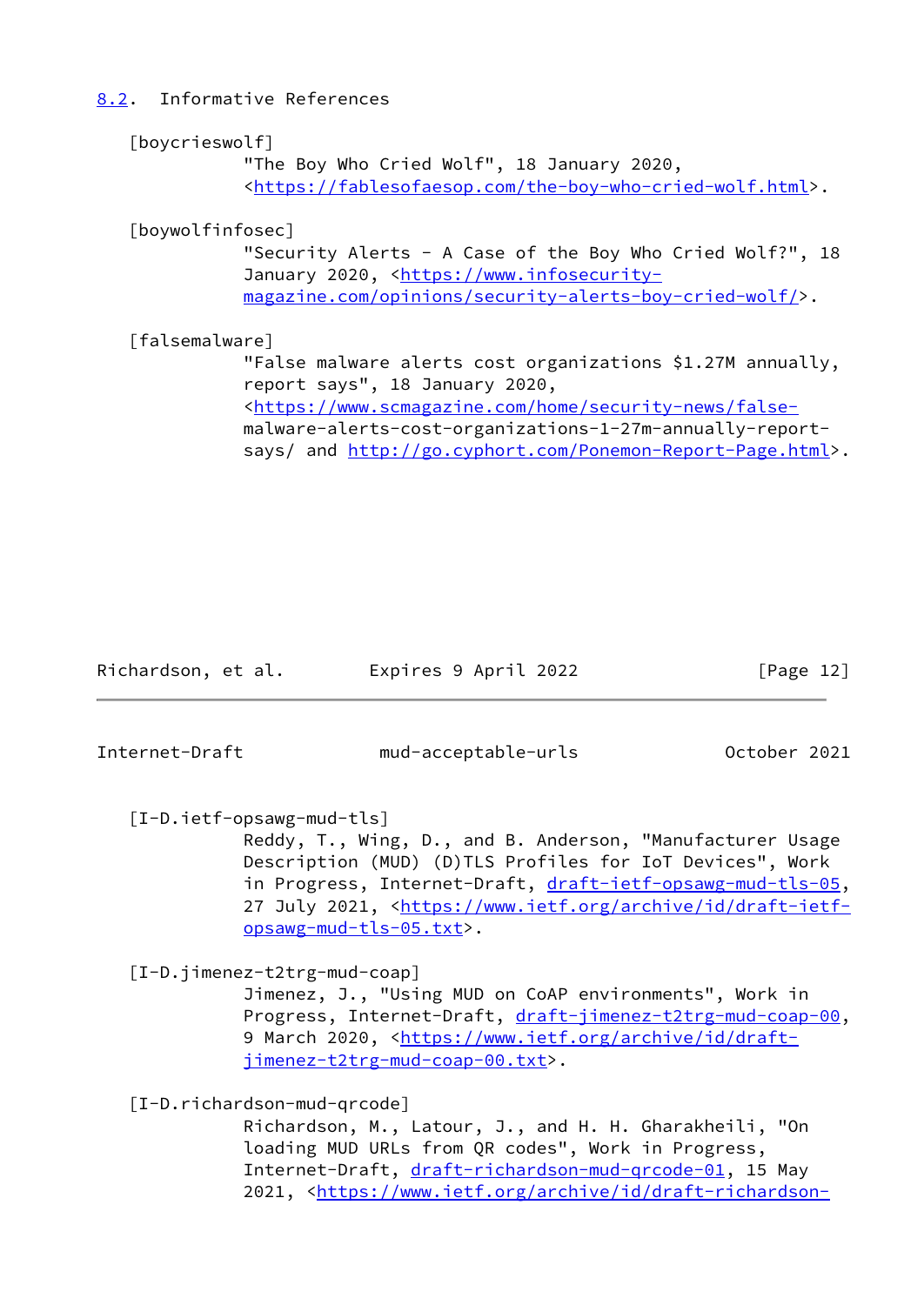[mud-qrcode-01.txt>](https://www.ietf.org/archive/id/draft-richardson-mud-qrcode-01.txt).

- [RFC7232] Fielding, R., Ed. and J. Reschke, Ed., "Hypertext Transfer Protocol (HTTP/1.1): Conditional Requests", [RFC 7232,](https://datatracker.ietf.org/doc/pdf/rfc7232) DOI 10.17487/RFC7232, June 2014, <[https://www.rfc-editor.org/info/rfc7232>](https://www.rfc-editor.org/info/rfc7232).
- [RFC7234] Fielding, R., Ed., Nottingham, M., Ed., and J. Reschke, Ed., "Hypertext Transfer Protocol (HTTP/1.1): Caching", [RFC 7234,](https://datatracker.ietf.org/doc/pdf/rfc7234) DOI 10.17487/RFC7234, June 2014, <[https://www.rfc-editor.org/info/rfc7234>](https://www.rfc-editor.org/info/rfc7234).
- <span id="page-14-0"></span>[Appendix A.](#page-14-0) Appendices

### Contributors

Jie Yang

Email: jay.yang@huawei.com

Tianqing Tang

- Email: tangtianqing@huawei.com
- Authors' Addresses

| Richardson, et al. | Expires 9 April 2022 | [Page 13] |  |
|--------------------|----------------------|-----------|--|
|                    |                      |           |  |

Internet-Draft mud-acceptable-urls October 2021

 Michael Richardson Sandelman Software Works

Email: mcr+ietf@sandelman.ca

 Wei Pan Huawei Technologies

Email: william.panwei@huawei.com